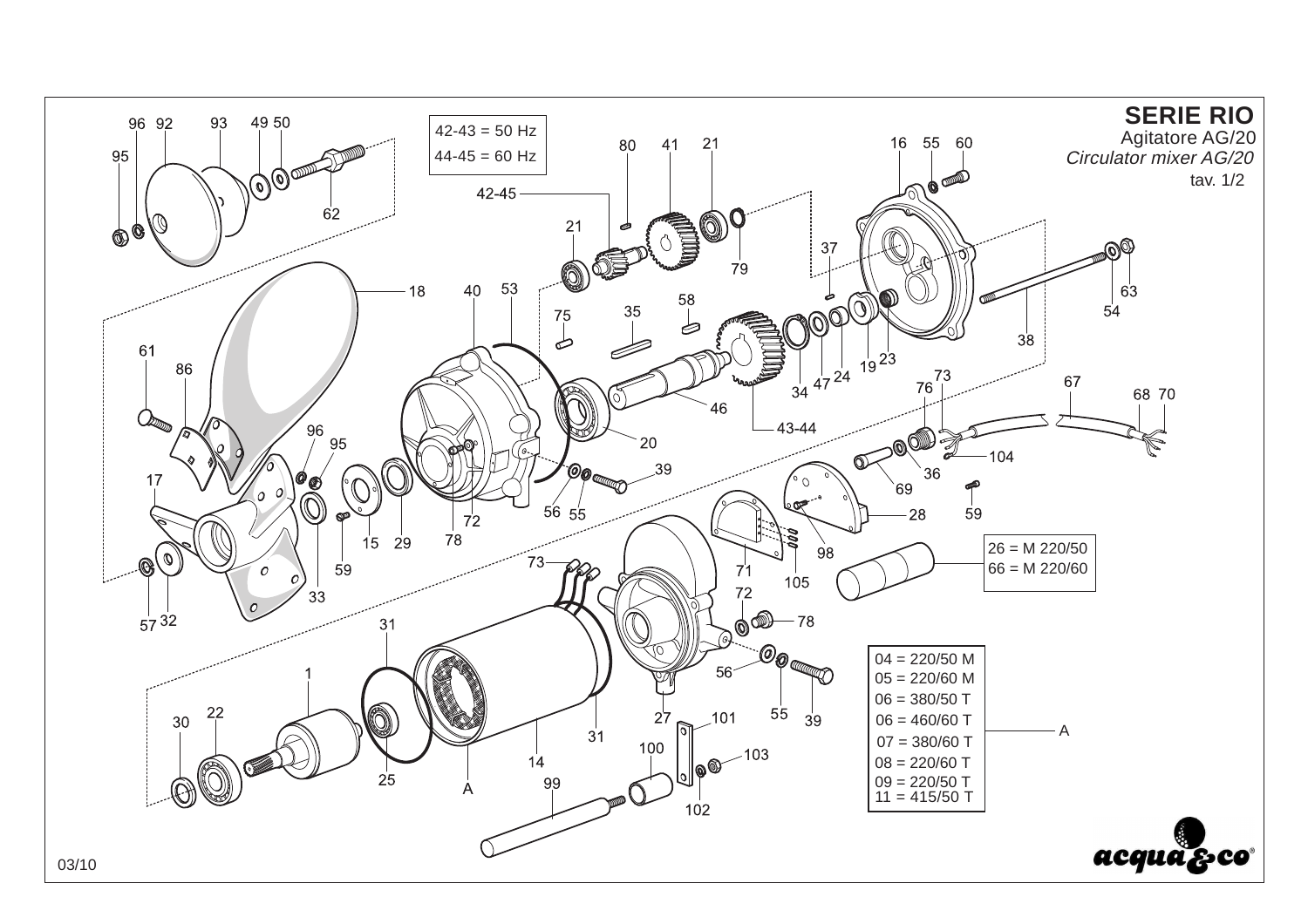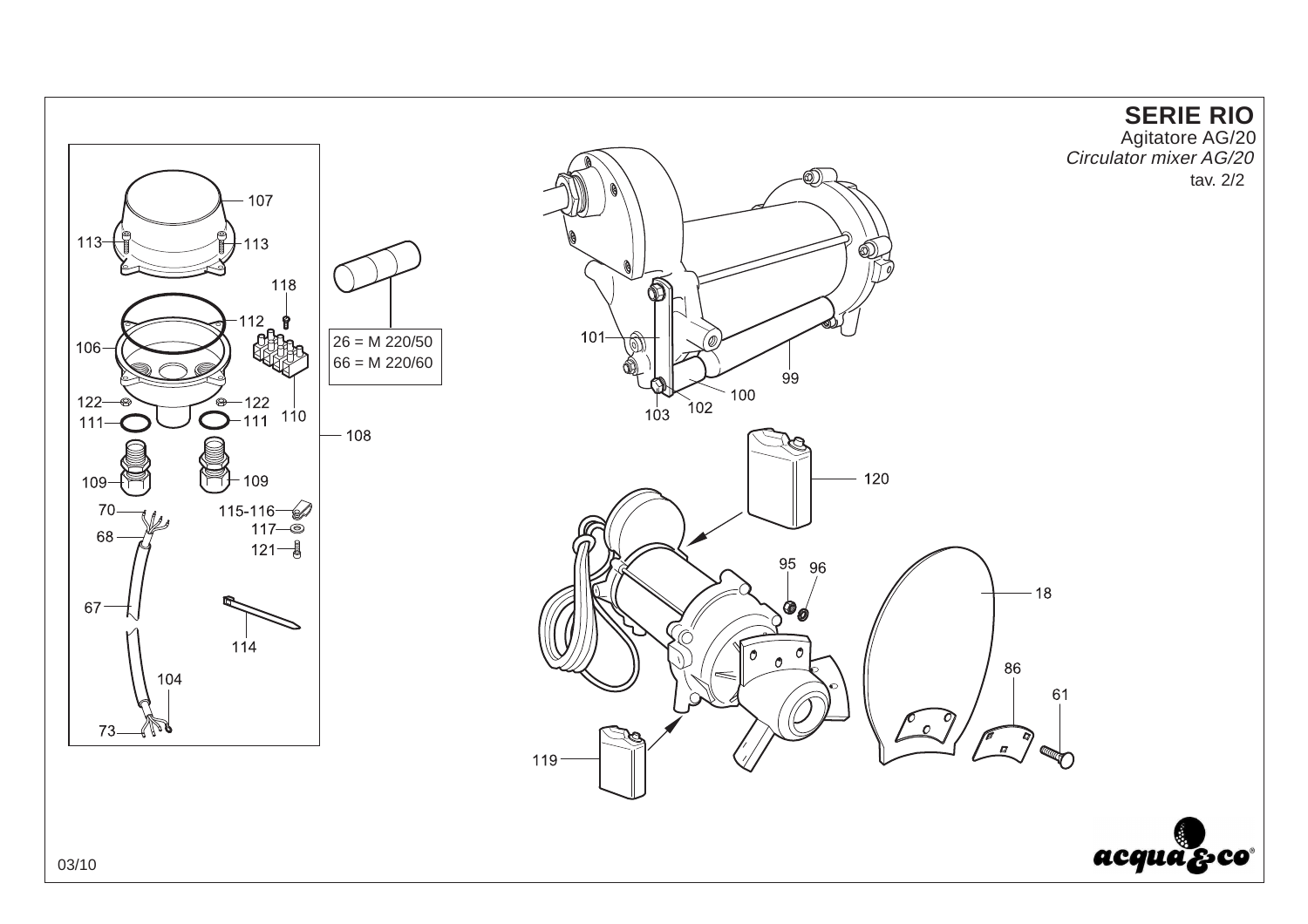

| N° POS.<br>REF. N° | <b>CODICE</b><br><b>CODE</b> | <b>DESCRIZIONE</b>                          | <b>DESCRIPTION</b>                   | Q.T            |
|--------------------|------------------------------|---------------------------------------------|--------------------------------------|----------------|
| 001                | A00011980                    | ALBERO ROTORE AG20 80X120 ALL               | SHAFT WITH ROTOR AG20 80X120         | $\mathbf{1}$   |
| 002                |                              |                                             |                                      |                |
| 003                |                              |                                             |                                      |                |
| 004                | A00021450                    | STATORE AVV, MON, 135X80X120 220/50         | STATOR S.P. 135x80x120 220/50        | $\mathbf{1}$   |
| 005                | A00021452                    | STATORE AVV. MON. 135X80X120 220/60         | STATOR S.P. 135x80x120 220/60        | 1              |
| 006                | A00021456                    | STATORE AVV. TRIF 135X80X120 380/50 -460/60 | STATOR T.P.135X80X120 380/50 -460/60 | -1             |
| 007                | A00021457                    | STATORE AVV. TRIF. 135X80X120 380/60        | STATOR T.P.135X80X120 - 380/60       | $\mathbf{1}$   |
| 008                | A00021457T                   | STATORE AVV. TRIF. 135X80X120 220/60        | STATOR T.P. 135X80X120 220/60        | $\mathbf{1}$   |
| 009                | A00021456T                   | STATORE AVV. TRIF. 135X80X120 220/50        | STATOR T.P. 135X80X120 220/50        | $\mathbf{1}$   |
| 010                |                              |                                             |                                      | $\mathbf{1}$   |
| 011                | A00021459                    | STATORE AVV. TRIF. 135X80X120 415/50        | STATOR T.P. 135X80X120 415/50        | $\mathbf{1}$   |
| 012                |                              |                                             |                                      |                |
| 013                |                              |                                             |                                      |                |
| 014                | A00031211                    | TUBO MOTORE AG20 D.140x253H                 | INOX TUBE AG20 D.140x235 H           | $\mathbf{1}$   |
| 015                | A00041350                    | FLANGETTA A 3 FORI AG10/20                  | <b>FLANGE</b>                        | $\mathbf{1}$   |
| 016                | A00041360                    | FLANGIA INTERMEDIA AG10/20                  | <b>REDUCTION FLANGE</b>              | 1              |
| 017                | A00061532                    | <b>MOZZO RIO</b>                            | <b>SCREW BOSS</b>                    | $\mathbf{1}$   |
| 018                | A00061545                    | PALA RIO NYLON AZZURRA                      | <b>SCREW BLADE</b>                   | $\sqrt{3}$     |
| 019                | A00081090                    | BUSSOLA REGGISPINTA D.37x23 AG10/20         | BUSH D37x23 AG10/20                  | $\mathbf{1}$   |
| 020                | A00081110                    | CUSCINETTO 6307                             | BEARING 6307                         | $\mathbf{1}$   |
| 021                | A00081120                    | <b>CUSCINETTO 6302</b>                      | BEARING 6302                         | $\overline{2}$ |
| 022                | A00081140                    | CUSCINETTO 6305                             | BEARING 6305                         | $\mathbf{1}$   |
| 023                | A00081150                    | <b>CUSCINETTO HK 2212</b>                   | <b>BEARING HK 2212</b>               | $\mathbf{1}$   |
| 024                | A00081160                    | ANELLO IR 17x22x13                          | BEARING BUSH 17x22x13                | 1              |
| 025                | A00081300                    | CUSCINETTO 3204A-2Z                         | BEARING 3204A-2Z                     | $\mathbf{1}$   |
| 026                | A00091285                    | COND. 50MF 450V                             | <b>CON. 50MF 450V</b>                | $\mathbf{1}$   |
| 027                | A00092110                    | COPERCHIO POSTERIORE AG10/20                | MOTOR FLANGE AG10/20                 | $\mathbf{1}$   |
| 028                | A00092281                    | PIASTRA AG10/20 FORO M30                    | PLATE AG10/20 M30                    | $\mathbf{1}$   |
| 029                | A00131700                    | ANELLO TENUTA D.35x47x7 escuz.A molla INOX  | SEAL RING D.35x47x7 INOX             | 3              |
| 030                | A00131720                    | ANELLO TENUTA D.20x40x6                     | SEAL RING D.20x40x6                  | $\overline{2}$ |
| 031                | A00131730                    | ANELLO OR 4512 D.129,8x3,53                 | OR GASKET 4512 D.129,8x3,53          | $\overline{2}$ |
| 032                | A00151325                    | RONDELLA D.41x12,5x4 INOX                   | WASHER D.41x12,5x4 INOX              | $\mathbf{1}$   |
| 033                | A00151880                    | RONDELLA D. 32x45x2 INOX                    | WASHER D. 32x45x2 INOX               | $\mathbf{1}$   |
| 034                | A00152320                    | ANELLO SEEGER D.34 ALBERO UNI 7435          | SEEGER RING D.34 SHAFT UNI 7435      | $\mathbf{1}$   |
| 035                | A00152340                    | CHIAVETTA 10x8x70 INOX                      | KEY 10x8x70 INOX                     |                |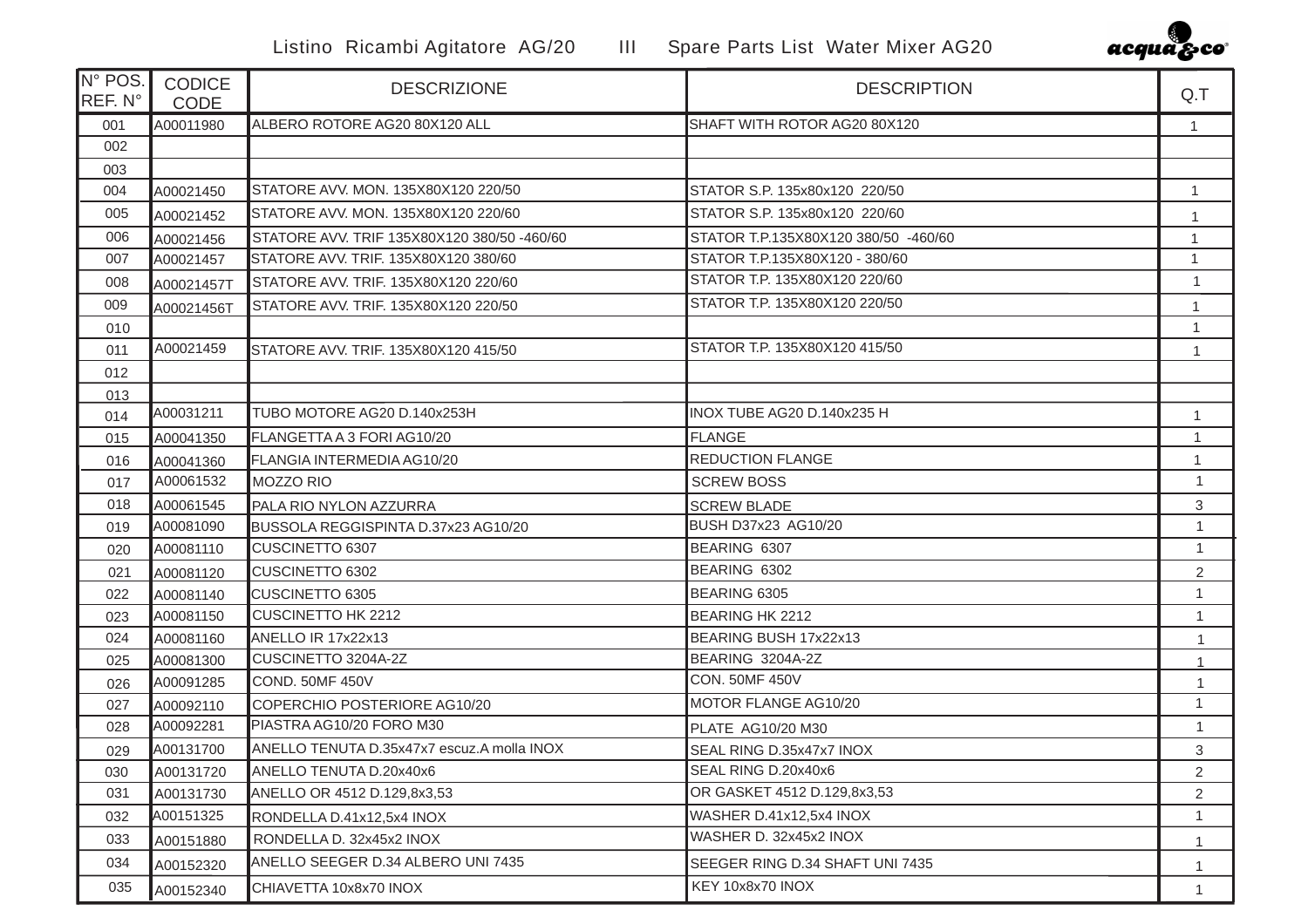

| N° POS.<br>REF. N° | <b>CODICE</b><br><b>CODE</b> | <b>DESCRIZIONE</b>                   | <b>DESCRIPTION</b>              | Q.T              |
|--------------------|------------------------------|--------------------------------------|---------------------------------|------------------|
| 036                | A00152610                    | RONDELLA PIANA D. 28X19X2            | WASHER D.28x19x2                | $\mathbf{1}$     |
| 037                | A00152910                    | SPINA CILINDRICA 3x12 UNI 1707       | PIN 3x12 UNI 1707               | 1                |
| 038                | A00192460                    | TIRANTE INOX M8X305                  | MOTOR ROD INOX M8X305           | 3                |
| 039                | A00192950                    | VITE TE M10x20 INOX UNI 5739         | SCREW TE M10x20 INOX UNI 5739   | 4                |
| 040                | A00247020                    | CARTER RIDUTTORE AG10/20             | REDUCTION TIMING CASE           | 1                |
| 041                | A00248080                    | RUOTA DENTATA Z.46 L.18              | GEAR WHEEL Z.46 L.18            | $\mathbf{1}$     |
| 042                | A00248090                    | ALBERO CON PIGNONE Z.13              | TOOTHED SHAFT Z.13              | $\mathbf{1}$     |
| 043                | A00248100                    | RUOTA DENTATA Z.36 L.28              | GEAR WHEEL Z.36 L.28            | 1                |
| 044                | A00248110                    | RUOTA DENTATA Z.38 L.28 (60HZ)       | GEAR WHEEL Z.38 L.28 (60HZ)     | 1                |
| 045                | A00248120                    | ALBERO CON PIGNONE Z.11 (60 HZ)      | TOOTHED SHAFT Z.11 (60 HZ)      | $\overline{1}$   |
| 046                | A00249090                    | PERNO USCITA AG10/20                 | REDUCTION PIN AG10/20           | $\mathbf{1}$     |
| 047                | A00250070                    | RALLA WS 81104 D.35x20x2,75          | <b>RING WS 81104</b>            | $\overline{1}$   |
| 048                |                              |                                      |                                 |                  |
| 049                | F00030107                    | ANELLO PRESSORE IN GOMMA             | <b>WASHER</b>                   | $\overline{2}$   |
| 050                | C000151910                   | RONDELLA PIANA D.8x24 INOX UNI6593   | WASHER D.8 x24                  | $\mathbf{1}$     |
| 051                |                              |                                      |                                 |                  |
| 052                |                              |                                      |                                 |                  |
| 053                | C00131710                    | ANELLO OR 4725 D.183,7x3,53          | OR GASKET 4725 D.183,7x3,53     | $\mathbf{1}$     |
| 054                | C00151010                    | RONDELLA PIANA D.8 INOX UNI 6592     | WASHER D.8 INOX UNI 6592        | 3                |
| 055                | C00151600                    | ROSETTA ELASTICA D.10 INOX UNI 1751  | WASHER D.10 INOX UNI 1751       | 9                |
| 056                | C00151780                    | RONDELLA PIANA D.10 INOX UNI 6592    | WASHER D.10 INOX UNI 6592       | $\overline{4}$   |
| 057                | C00151890                    | ROSETTA ELASTICA D.12 INOX UNI1751   | WASHER D.12 INOX UNI1751        | $\mathbf{1}$     |
| 058                | C00152330                    | CHIAVETTA 10x8x25 UNI 6604A          | KEY 10X8X25 UNI 6604A INOX      | $\mathbf{1}$     |
| 059                | C00191850                    | VITE TCEI M5X14 INOX UNI 5931        | SCREW TCEI M5X14 INOX UNI 5931  | 8                |
| 060                | C00192470                    | VITE TCEI M10x30 INOX UNI 5931       | SCREW TCEI M10x30 INOX UNI 5931 | 5                |
| 061                | A00201580                    | VITE TTQST M8x30 INOX A2 UNI 5731    | SCREW M8x30                     | $\boldsymbol{9}$ |
| 062                | A00192495                    | TIRANTE INOX M12-M8 ES.19            | SCREW M12-M8                    | $\mathbf{1}$     |
| 063                | C00201070                    | DADO AUTOBLOCCANTE M8 INOX DIN985    | NUT M8 INOX DIN985              | 3                |
| 064                |                              |                                      |                                 |                  |
| 065                |                              |                                      |                                 |                  |
| 066                | S00091103                    | <b>COND 40 MF 450V</b>               | <b>CON 40 MF 450V</b>           | $\mathbf{1}$     |
| 067                | A30000854                    | GUAINA PER CAVI 15x20                | SHESTH 15x20                    | $\overline{c}$   |
| 068                | S30000701                    | CAVO 4G1,5 MMQ NEOPRENE H07RN8-F AD8 | CABLE 4G1,5 MMQ NEOPRENE MT.5   | $\overline{2}$   |
| 069                | S00112290                    | PASSACAVO GOMMA D.28x11x70           | FAIRLEAD D.28x11x70             | $\mathbf{1}$     |
| 070                | C00114730                    | PUNTALINO ROSSO                      | ROUND PIN                       | $\overline{4}$   |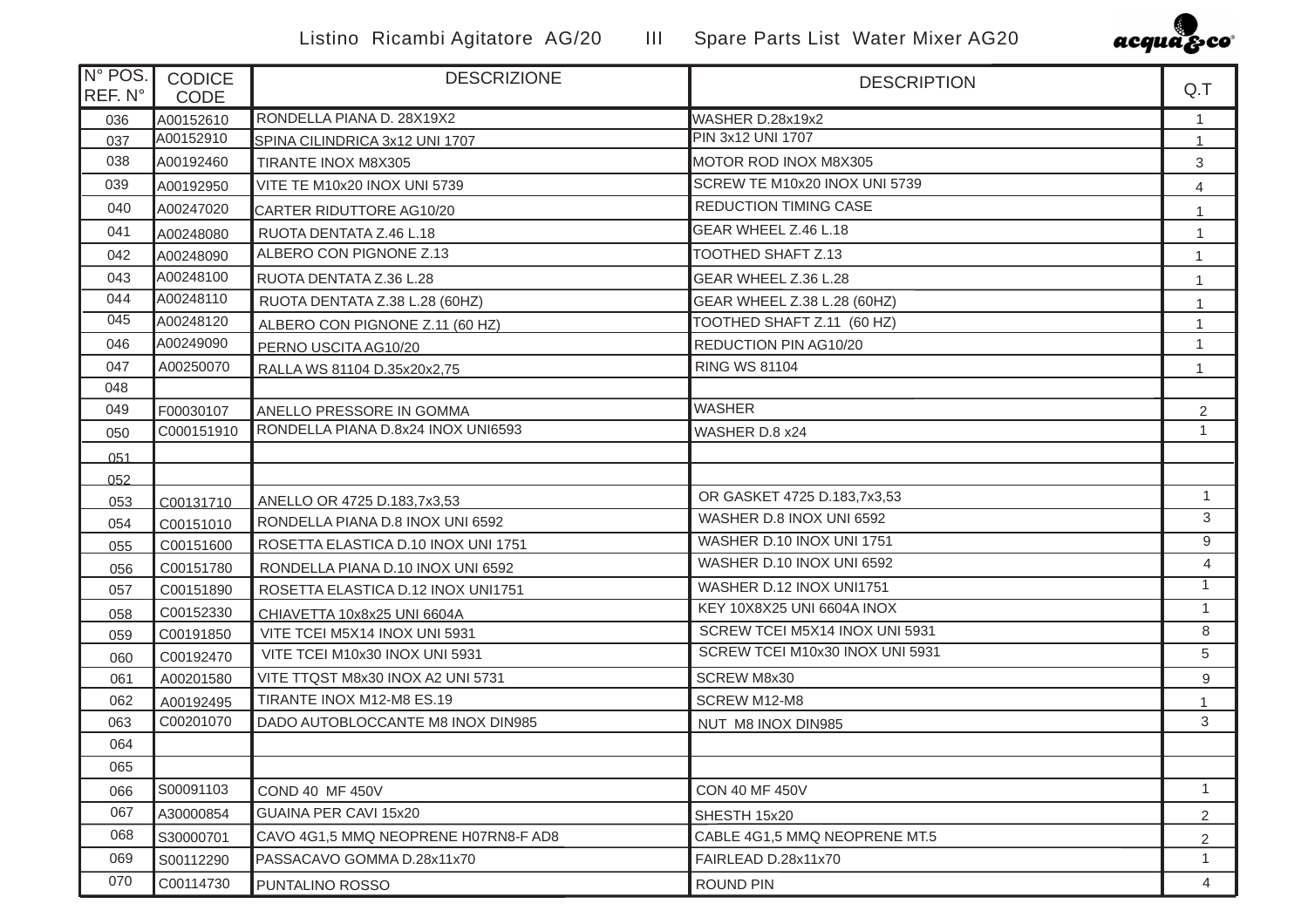

| N° POS.<br>REF. N° | <b>CODICE</b><br>CODE | <b>DESCRIZIONE</b>                    | <b>DESCRIPTION</b>                 | Q.T            |
|--------------------|-----------------------|---------------------------------------|------------------------------------|----------------|
| 071                | S00131980             | GUARNIZIONE A POZZETTO DS ALLESTITA   | GASKET                             | $\mathbf{1}$   |
| 072                | S00132320             | ANELLO OR 114 D.14,66x1,78            | OR GASKET 114 D.14,66x1,78         | $\overline{2}$ |
| 073                | C00114100             | SPINA CIL. FEMMINA ROSSA              | <b>BULLET</b>                      | 6              |
| 074                |                       |                                       |                                    |                |
| 075                | S00152380             | SPINA CILINDRICA D.6x22 UNI 177       | PIN D.6X22 UNI 177                 |                |
| 076                | S00165400             | GHIERA PASSACAVO M30x1,5 OTTOBE       | FAIRLEAD M30x1,5                   | $\mathbf{1}$   |
| 077                |                       |                                       |                                    |                |
| 078                | S00192560             | TAPPO M12x1,5 OTTONE                  | <b>OIL PLUG</b>                    | $\overline{2}$ |
| 079                | T00152050             | ANELLO SEEGER D.25 ALBERO UNI 7435    | SEEGER RING D.25 UNI 7435          | $\mathbf{1}$   |
| 080                | T00152280             | CHIAVETTA 7x8x18 UNI 6604A            | KEY 7x8x18 UNI 6604A               | $\mathbf{1}$   |
| 081                |                       |                                       |                                    | 1              |
| 082                |                       |                                       |                                    |                |
| 083                |                       |                                       |                                    |                |
| 084                |                       |                                       |                                    |                |
| 085                |                       |                                       |                                    |                |
| 086                | A00061540             | CONTROFLANGIA FISSAGGIO PALA          | COUNTERFLANGE                      | 3              |
| 087                |                       |                                       |                                    |                |
| 088                |                       |                                       |                                    |                |
| 089                |                       |                                       |                                    |                |
| 090                |                       |                                       |                                    |                |
| 091                |                       |                                       |                                    |                |
| 092                | A00052490             | ANODO SACRIFICALE D.110               | ANODE D.110                        | $\mathbf{1}$   |
| 093                | A00052491             | ANODO SACRIFICALE D.90                | ANODE D.90                         | $\mathbf{1}$   |
| 094                |                       |                                       |                                    |                |
| 095                | S00201260             | DADOM8 H8 INOX INI 5587-68            | NUT M8 H8                          | 10             |
| 096                | C00151170             | RONDELLA ELASTICA D.8 UNI 1751 INOX   | WASHER D.8 UNI 1751 INOX           | 10             |
| 097                |                       |                                       |                                    |                |
| 098                | C00192030             | VITE TCTC M4x6 4,8 UNI 6107 ZINCATA   | <b>SCREW M4x6</b>                  | $\mathbf{1}$   |
| 099                | A00052480             | ANODO SACRIFICALE D.32x250            | <b>ANODE D.32x250</b>              | $\mathbf{1}$   |
| 100                | A00081360             | CUFFIA DI PROTEZIONE ANODO ANTIOLIO   | <b>RUBBER PROTECTION FOR ANODE</b> | 1              |
| 101                | A000211400            | STAFFA PER ANODO TW                   | SUPPORT FOR ANODE TW               | 1              |
| 102                | A00152590             | ROSETTA ELASTICA D.8 ZINCATA UNI 1751 | <b>WASHER D.8 UNI 1751</b>         | $\overline{1}$ |
| 103                | C00201040             | DADOM8 H6,58,8 ZINCATO UNI 5588-65    | NUT M8 H6,5                        | $\mathbf{1}$   |
| 104                | C00114070             | OCCHIELLO BLU D.5                     | RING D.5                           | $\mathbf{1}$   |
| 105                | S00114520             | SPINA DI CONNESSIONE D.4x32           | <b>BUTT D.4 x 32</b>               | 3              |